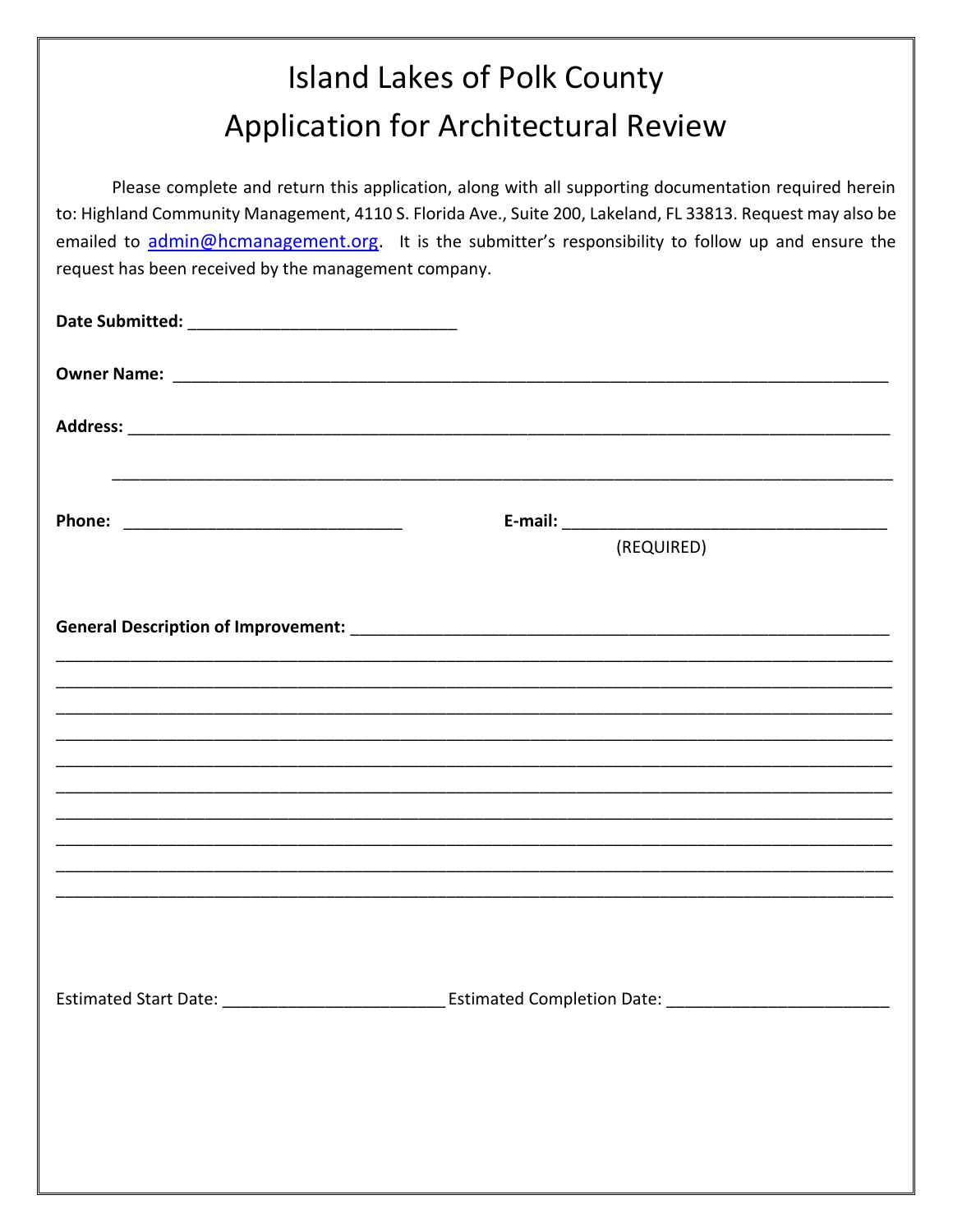## **Required Exhibits and Supporting Documentation.**

**The supporting documentation listed below must accompany this architectural review application, as applicable for the proposed change. An application submitted without all required submissions must be considered incomplete and returned to the applicant.**

Paint Colors – A sample and model number of the color(s) to used must be provided, both for repainting and for structural additions.

Finish Materials - A description and/or sample of all finish materials to be used for the exterior surface of proposed improvements must be provided.

Site Plans – A site plan, drawn to scale, showing the location and dimensions of the proposed improvement, including orientation with respect to the property lines, unit, and adjacent dwelling units must be provided for decks, patios, walls, storage sheds, fences, major landscape changes which require approval, and structural additions to the home.

Architectural Drawings and Landscape Plans – Detailed architectural drawings or plans must be provided for decks, storage, any structural additions to the home and major landscape improvements which would change the topography of the lot or landscape plan originally provided by builder.

Photographs – The inclusion of photographs is appropriate for exterior lighting fixtures, decorative objects and similar cosmetic additions to the unit or lot.

Other Exhibits – Other exhibits may be required in order to permit adequate evaluation of the proposed change. Homeowners are advised to seek guidance from the Architectural Review Committee or Managing Agent prior to the submission of an application.

## **NOTES**

The review of this subject application shall not be construed to represent that the subject Homeowners Association, its Committees, the managing agent, or its successors and assigns had undertaken any assessment, evaluation, or consideration of the structural integrity, adequacy, or capacity of the proposed improvement. Nor shall this review be construed to represent that the above has undertaken any review of the mechanical, electrical, plumbing, or other technical designs relative to the proposed improvement.

Unless otherwise noted in the review notice, the review of the subject application shall not be construed to represent that the subject Homeowners Association, its Committees, the managing agent, or its successors and assigns had undertaken any assessment, evaluation, or consideration of the lot drainage/grading functions, soil conditions, any possible adverse drainage or storm water runoff conditions caused by the proposed improvement, or adverse effects on the subject improvement from the sources either on or off the subject property.

Where required, appropriate building permits shall be obtained from the appropriate municipal authority, and posted as required on the jobsite, prior to the commencement of any construction. Nothing contained herein shall be construed as a waiver of said requirement.

Owner understands and agrees that no work on this request will commence until written approval has been obtained from the Architectural Review Committee.

Owner further understands and agrees that any exterior alterations undertaken before written approval is obtained is not permitted and that the Owner may be required to restore the property to its former condition at Owner's own expense if such alteration are made and subsequently disapproved in whole or part. Further, owner understands that any legal expense associated therewith may be the responsibility of Owner, in accordance with the restrictive covenants and applicable Florida Statutes.

Owner agrees to give the Architectural Review Committee and/or Managing Agent, express permission to enter on the Owner's property at a reasonable time to inspect the proposed project, the project in progress and the complete improvement.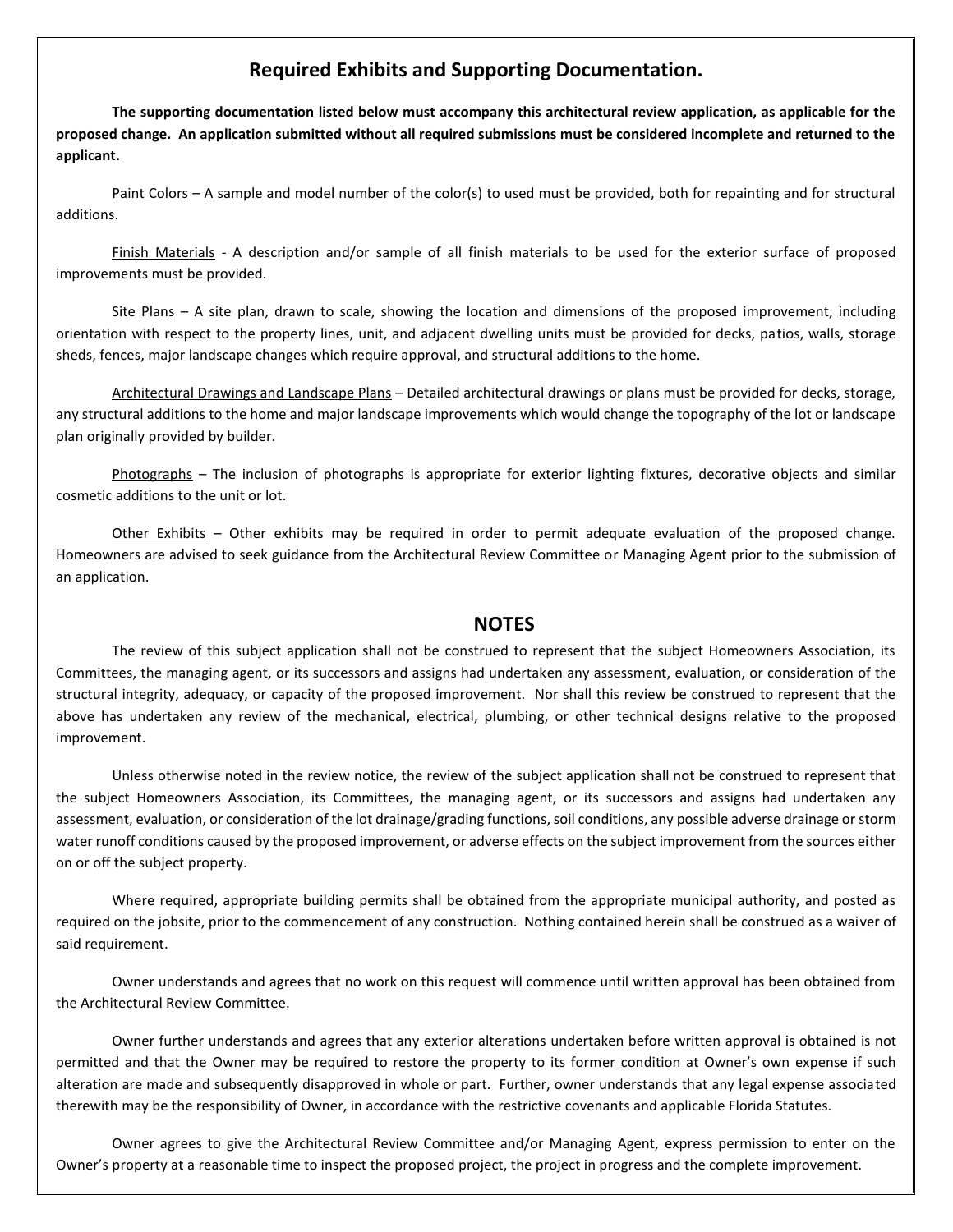Owner understands and agrees that the use of any portable sanitary stations, waste dumpsters, onsite storage equipment, or other tools necessary for the construction of the subject improvement shall not be maintained on any common property or the property of the other lot owners without express written permission, shall be allowed to remain on the subject property for only so long as the work continues, and shall be promptly removed upon completion.

Owner understands that any damages to common property on adjoining lots caused by the construction of the subject improvement must be promptly restored by the lot making this application. In limited circumstance, the Board of Directors may require a surety bond or other money deposit where damage to other property is known in advance to be required in the course of constructing the subject improvement.

Owner understands and agrees that the jobsite must be maintained in a neat and orderly fashion at all times during construction. Waste which inadvertently blows in to the common property or onto adjoining lots must be promptly removed. Construction activity which generated excessive noise, including, but not limited to, roofing, operation of heavy equipment, framing, drywall, masonry, or carpentry, may only occur during regular business hours. Interior trades may operate at any reasonable hour provided such activity caused no noise or light spillage nuisance to adjoining lots. The Board of Directors shall have the authority to determine whether such nuisance exists and to further restrict the construction activity for the safety, comfort and welfare of the adjoining lot owners.

**\_\_\_\_\_\_\_\_\_\_\_\_\_\_\_\_\_\_\_\_\_\_\_\_\_\_\_\_\_\_\_\_\_\_\_\_\_\_\_\_\_\_\_\_\_\_\_\_\_\_\_\_\_\_\_\_\_\_\_\_\_\_\_\_\_\_\_\_\_\_\_\_\_\_\_\_\_\_\_\_\_\_\_\_\_\_\_\_\_\_**

| <b>For Office Use Only</b>                                                                                                               |  |  |
|------------------------------------------------------------------------------------------------------------------------------------------|--|--|
|                                                                                                                                          |  |  |
|                                                                                                                                          |  |  |
|                                                                                                                                          |  |  |
| APPROVED REQUESTS ARE GOOD FOR A TIME PERIOD OF 90 DAYS. IF WORK IS NOT<br>COMPLETED, A NEW FORM WILL NEED TO BE SUBMITTED FOR APPROVAL. |  |  |